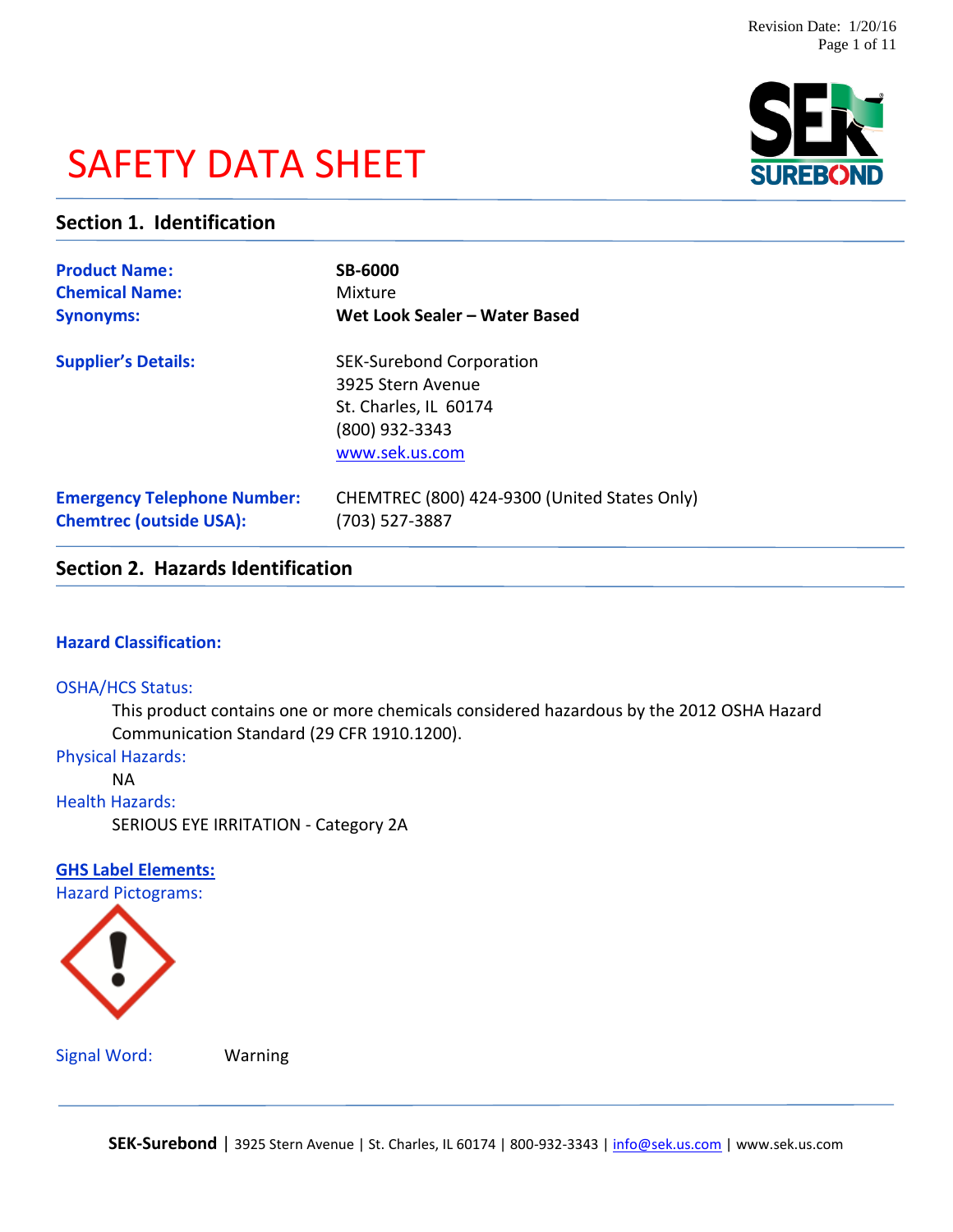### Hazard Statements:

Causes serious eye irritation.

### **Precautionary Statements:**

### Prevention:

Keep out of reach of children. Use only outdoors in a well-ventilated area. Wear protective gloves, clothing, face and eye protection. Wash thoroughly after handling.

### Response:

**If on skin:** Wash with plenty of soap and water. Take off contaminated clothing and wash before reuse.

**If swallowed:** Call a POISON CENTER or physician if you feel unwell.

**If in eyes:** Rinse cautiously with water for several minutes. Remove contact lenses, if present and easy to do. Continue rinsing. If eye irritation persists get medical attention/advice.

**In case of fire:** Use water, water fog, dry chemical, carbon dioxide, or alcohol foam to extinguish.

### Storage:

Store in a cool place. Do not allow to freeze.

### Disposal:

Dispose of contents and container to appropriate waste site or reclaimer in accordance with all applicable laws, regulations, and product characteristics at time of disposal.

### **Hazards not otherwise classified (HNOC):**

Unknown acute toxicity as 15% of the mixture consists of ingredient(s) of unknown toxicity.

### **Section 3. Composition/Information on Ingredients**

| <b>Substance/Mixtures:</b>            | Mixture                               |
|---------------------------------------|---------------------------------------|
| <b>Chemical Name:</b>                 | NA.                                   |
| <b>Other Means of Identification:</b> | SB-6000 Wet Look Sealer - Water Based |

### **CAS number/other identifiers:**

CAS Number: Mixture

| <b>Component</b> | <b>CAS No</b> | Weight-%   | <b>Trade Secret</b> |
|------------------|---------------|------------|---------------------|
| Water            | 7732-18-5     | $80 - 85$  |                     |
| Surfactant       | Proprietary   | $0.25 - 2$ | ∗                   |
| Polymer Solids   | Proprietary   | 14 - 16    |                     |

**\***The exact percentage (concentration) of composition has been withheld as a trade secret. If CAS number is "proprietary", the specific chemical identity has been withheld as a trade secret.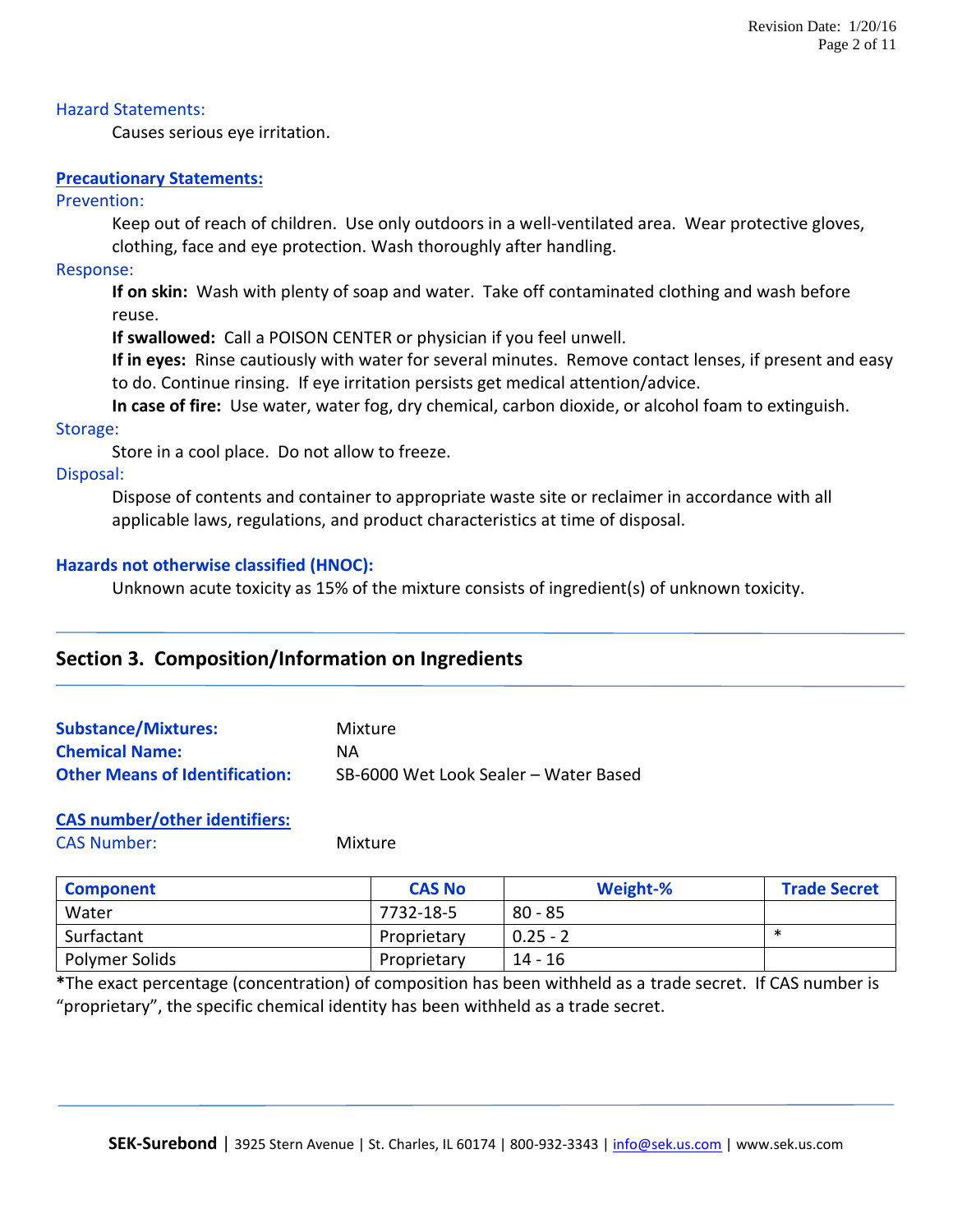### **Section 4. First Aid Measures**

### **Description of Necessary First Aid Measures:**

Eye Contact:

Move individual away from exposure. Immediately flush eyes with large quantities of clean water for at least 15 minutes. Get immediate medical attention.

Skin Contact:

Wash off immediately with soap and plenty of water. Take off contaminated clothing and wash before reuse. Get medical attention if irritation develops or persists.

Inhalation:

Remove person to fresh air. If signs/symptoms continue, get medical attention.

Ingestion:

Do not induce vomiting. Never give anything by mouth to an unconscious person. Seek immediate medical attention/advice.

### **Most Important Symptoms/Effects (both acute and delayed):**

No information available.

**Indication of immediate medical attention and special treatment needed (if necessary):** Notes to Physician: Treat symptomatically.

### **Section 5. Firefighting Measures**

### **Extinguishing Media:**

Suitable Extinguishing Media: Carbon dioxide (CO2), Foam, Dry chemical, Water spray Unsuitable Extinguishing Media: No information available.

### **Special hazards arising from the substance or mixture:**

| <b>Hazardous Combustion Products:</b> | Carbon monoxide, Carbon dioxide (CO2)                                      |
|---------------------------------------|----------------------------------------------------------------------------|
| <b>Combustion/Explosion Hazards:</b>  | This material will not burn unless it is evaporated to dryness. Air        |
|                                       | oxidation of the resin or materials contaminated with the resin may        |
|                                       | cause it to spontaneously combust. To avoid spontaneous combustion:        |
|                                       | (1) prevent residue build-up and (2) soak soiled rags, spray-booth filters |
|                                       | and over-spray waste in a closed water-filled metal container. Closed      |
|                                       | containers may rupture when exposed to extreme heat.                       |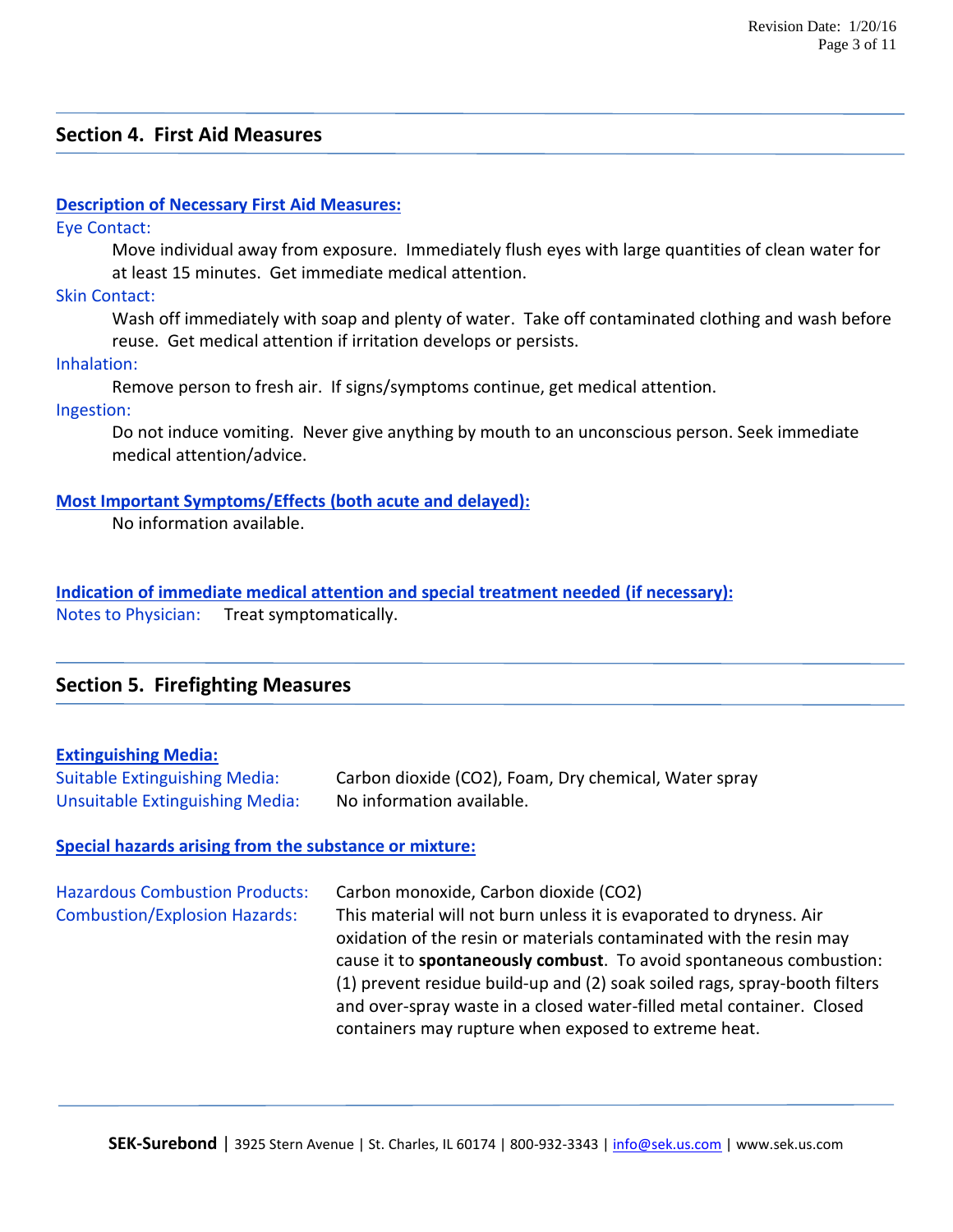### **Advice for Firefighters:**

### Protective Equipment and Precautions for Firefighters:

Wear self-contained breathing apparatus (SCBA) and full fire-fighting protective clothing. Thoroughly decontaminate all protective equipment after use. Evacuate all persons from the fire area to safe location. Move non-burning material, as feasible, to a safe location as soon as possible. Firefighters should be protected from potential explosion hazard while extinguishing the blaze. Use water spray to cool fire-exposed containers.

### **Section 6. Accidental Release Measures**

### **Personal Precautions, Protective Equipment and Emergency Procedures:**

Use personal protective equipment as required. Ensure adequate ventilation. Keep people away from and upwind of spill/leak.

### **Environmental Precautions:**

Prevent further leakage or spillage if safe to do so. Prevent product from entering drains. Do not flush into surface water or sanitary sewer system. Beware of vapors accumulating to form explosive concentrations. Vapors can accumulate in low areas.

### **Methods and Materials for Containment and Cleaning Up:**

### Methods for Containment:

Prevent spilled material from 1) contaminating soil, 2) entering sanitary sewers, storm sewers, and drainage systems, and 3) entering bodies of water or ditches that lead to waterways. Prevent spreading over a wide area (e.g. by containment or oil barriers).

### Methods for Clean-up:

Soak up with inert absorbent material (e.g. sand, silica gel, acid binder, universal binder, sawdust).

### **Section 7. Handling and Storage**

### **Precautions for Safe Handling:**

Avoid breathing mists or vapors. Avoid contact with eyes, skin and clothing. Take off contaminated clothing and wash before reuse. Wash hands before taking breaks and immediately after handling the product. Ensure adequate ventilation.

### **Conditions for Safe Storage, Including any Incompatibilities:**

Keep from freezing. Keep container tightly closed. Keep in a dry place.

### **Storage stability:**

Shelf life, use within: 24 months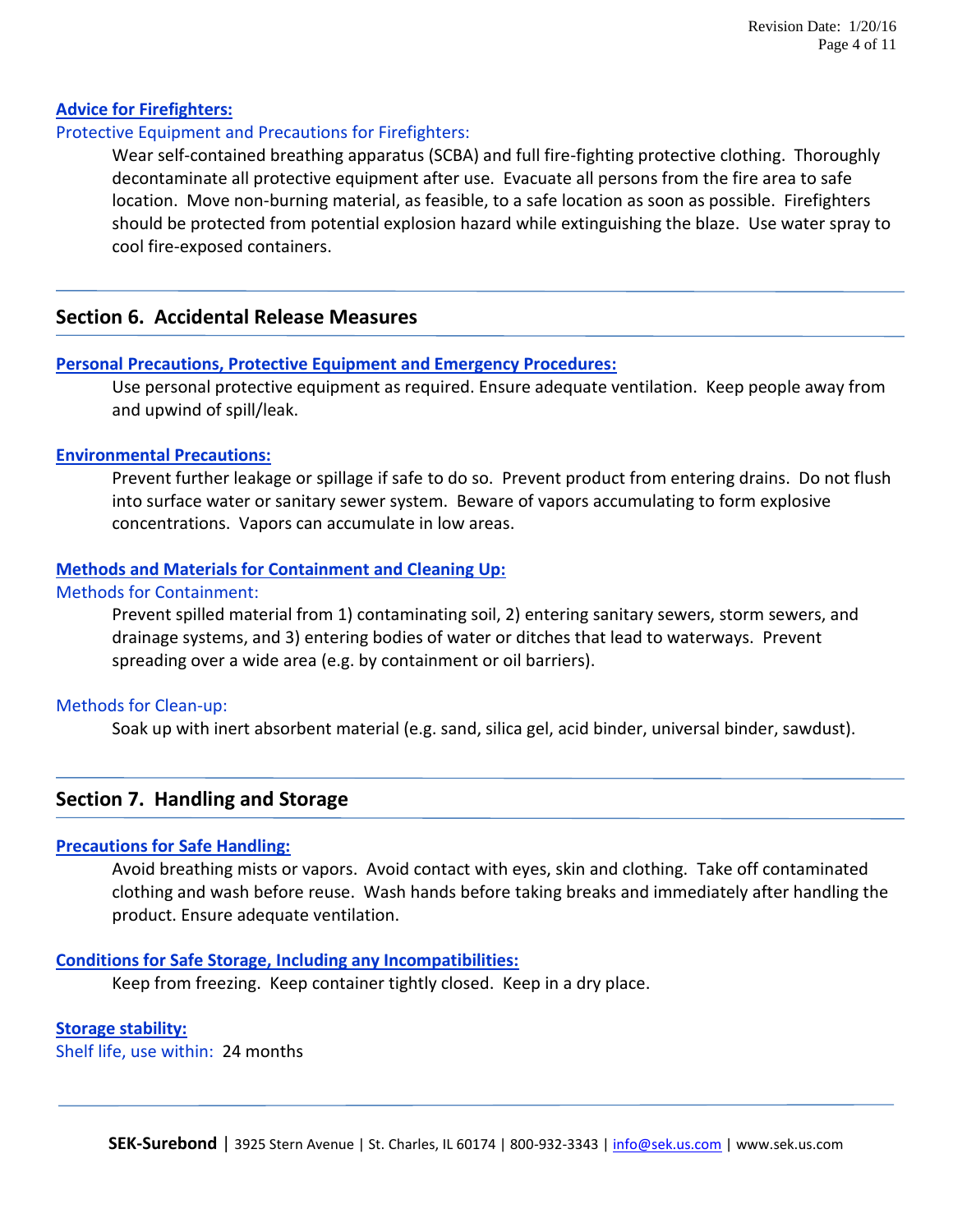### **Section 8. Exposure Controls/Personal Protection**

### **Exposure Limits:**

Contains no substances with occupational exposure limit values.

### **Exposure Controls:**

### Appropriate Engineering Controls:

Good general ventilation should be sufficient to control airborne levels of irritating vapors. Local ventilation may be required during certain operations.

### **Individual Protection Measures, Such As Personal Protective Equipment:**

### **Eye/Face Protection:**

Wear tight sealing safety goggles. Ensure that eyewash stations and safety showers are close to the workstation location.

### **Skin Protection:**

Only use gloves made of nitrile rubber or neoprene. Please observe the instructions regarding permeability and breakthrough time which are provided by the supplier of the gloves. Also take into consideration the specific local conditions under which the product is used, such as danger of cuts, abrasion.

#### **Respiratory Protection:**

None required if hazards have been assessed and airborne concentrations are maintained below the exposure limits listed in Section 8. Wear an approved air-purifying respirator with particulate filters where airborne concentrations may exceed exposure limits in Section 8.

### **General Hygiene Considerations:**

Handle in accordance with good industrial hygiene and safety practice.

### **Section 9. Physical and Chemical Properties**

| Information on basic physical and chemical properties: |                    |  |
|--------------------------------------------------------|--------------------|--|
| Appearance:                                            |                    |  |
| <b>Physical State:</b>                                 | Liquid             |  |
| Color:                                                 | Milky white opaque |  |
| Odor:                                                  | Mild vegetable oil |  |
| <b>Odor Threshold:</b>                                 | ΝA                 |  |
| pH:                                                    | $6.0 - 8.5$        |  |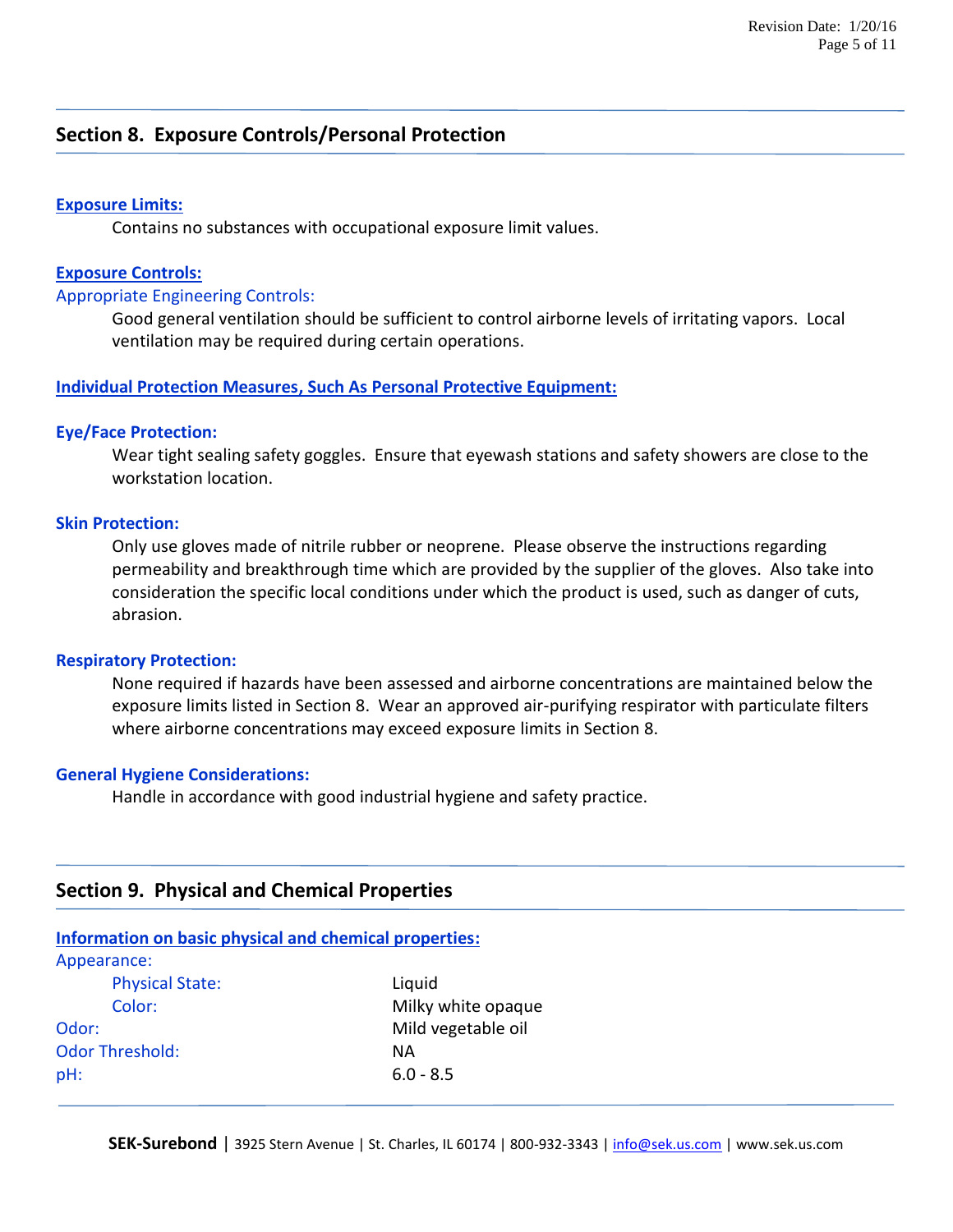| <b>Freezing Point:</b>            | $0^{\circ}$ C / 32 $^{\circ}$ F (water) |
|-----------------------------------|-----------------------------------------|
| <b>Boiling Point:</b>             | $>100^{\circ}$ C / 212° F (water)       |
| <b>Flash Point:</b>               | NA.                                     |
| <b>Evaporation Rate:</b>          | $< 1$ (BuAc = 1)                        |
| Flammability (solid, gas):        | <b>NA</b>                               |
| Flammability - Upper (%)-:        | <b>ND</b>                               |
| Flammability - Lower (%)-:        | <b>ND</b>                               |
| <b>Vapor Pressure:</b>            | 17.5 mmHg @ 20° C (68°F) (water)        |
| Vapor Density (air=1):            | $> 1$ (Air = 1)                         |
| <b>Specific Gravity:</b>          | $1.0 - 1.02 \text{ } @$ 25°C            |
| Solubility:                       |                                         |
| <b>Solubility in Water:</b>       | Dispersible in water                    |
| Solubility (other):               | No data available                       |
| <b>Partition coefficient</b>      |                                         |
| (n-octanol/water):                | No data available                       |
| <b>Auto-ignition Temperature:</b> | <b>NA</b>                               |
| <b>Decomposition Temperature:</b> | No data available                       |
| Viscosity:                        | < 300 cps @ 25°C                        |
| <b>Explosive Properties:</b>      | No data available                       |
| <b>Oxidizing Properties:</b>      | No data available                       |
| Percent Volatile, wt%:            | 84 - 86% by weight                      |
| <b>VOC Content:</b>               |                                         |

# **Section 10. Stability and Reactivity**

| Reactivity:                                | None known                                           |
|--------------------------------------------|------------------------------------------------------|
| <b>Chemical Stability:</b>                 | Stable                                               |
| <b>Possibility of Hazardous Reactions:</b> |                                                      |
| <b>Hazardous Polymerization</b>            | None known                                           |
| <b>Conditions to Avoid:</b>                | Freezing temperatures                                |
| <b>Incompatible Materials:</b>             |                                                      |
| <b>Hazardous Decomposition Products:</b>   | Carbon dioxide (CO2). Carbon monoxide. Hydrocarbons. |

# **Section 11. Toxicological Information**

| <b>Information on Likely Routes of Exposure:</b> |                                                      |
|--------------------------------------------------|------------------------------------------------------|
| <b>Primary Routes of Entry:</b>                  | Skin contact, ingestion, inhalation and eye contact. |
| <b>Acute Toxicity:</b>                           | No information available                             |

SEK-Surebond | 3925 Stern Avenue | St. Charles, IL 60174 | 800-932-3343 | [info@sek.us.com](mailto:info@sek.us.com) | www.sek.us.com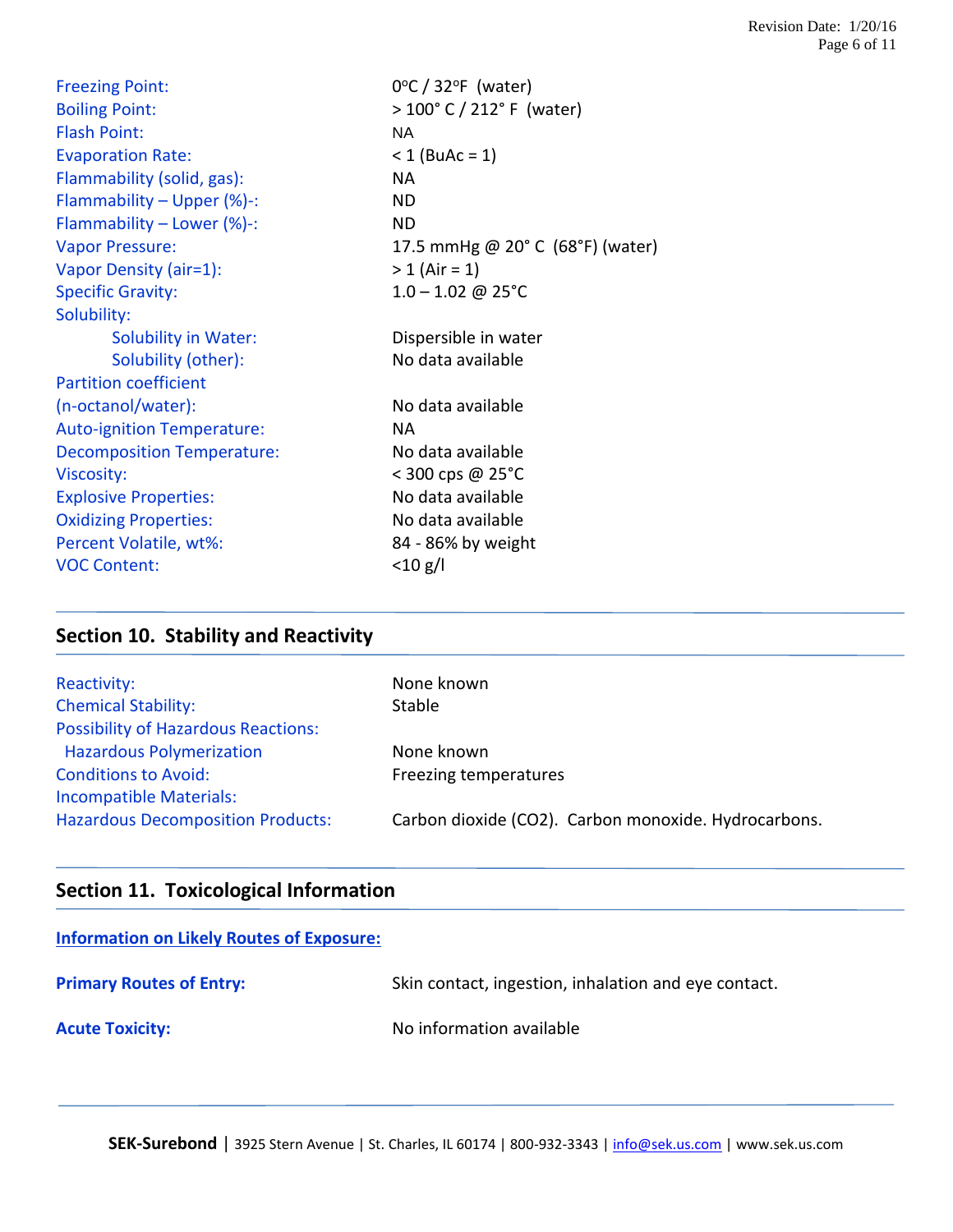### **Information on Toxicological Effects:**

Symptoms: Liquid, aerosols and vapors of this product are irritating and can cause pain, tearing, reddening and swelling accompanied by a stinging sensation and/or feeling like that of fine dust in the eyes.

#### **Delayed and immediate effects as well as chronic effects from short and long-term exposure**

| Eyes:                         | Causes serious eye irritation.                                       |
|-------------------------------|----------------------------------------------------------------------|
| Skin:                         | Mild skin irritant. Repeated exposure may cause skin dryness or      |
|                               | cracking.                                                            |
| Inhalation:                   | Inhalation of vapors in high concentration may cause irritation of   |
|                               | respiratory system.                                                  |
| Ingestion:                    | May be harmful if swallowed.                                         |
| Sensitization:                | No information available                                             |
| <b>Mutagenic effects:</b>     | No information available                                             |
| Carcinogenicity:              | NTP: No component of this product present at levels greater than     |
|                               | or equal to 0.1% is identified as a known or anticipated carcinogen  |
|                               | by NTP. IARC: No component of this product present at levels         |
|                               | greater than or equal to 0.1% is identified as probable, possible or |
|                               | confirmed human carcinogen by IARC. OSHA: No component of            |
|                               | this product present at levels greater than or equal to 0.1% is      |
|                               | identified as a carcinogen or potential carcinogen by OSHA.          |
| Legend:                       | NTP- National Toxicology Program                                     |
|                               | IARC - International Agency for Research on Cancer                   |
|                               | OSHA - Occupational Safety and Health Administration                 |
| <b>Reproductive Toxicity:</b> | No information available                                             |
| <b>Neurological Effects:</b>  | No information available                                             |
| STOT-single exposure:         | No information available                                             |
| STOT-repeated exposure:       | No information available                                             |
| Target Organ(s):              | No information available                                             |
| <b>Aspiration Hazard:</b>     | No information available                                             |

#### **Numerical measure of toxicity – Product Information**

**Unknown Acute Toxicity:** 15% of the mixture consists of ingredient(s) of unknown toxicity.

**The following values are calculated based on chapter 3.1 of the GHS document:** ATEmix (oral): >30000 mg/kg calculated ATEmix (inhalation-vapor) >1000 mg/L calculated

### **Section 12. Ecological Information**

#### **Ecotoxicity:**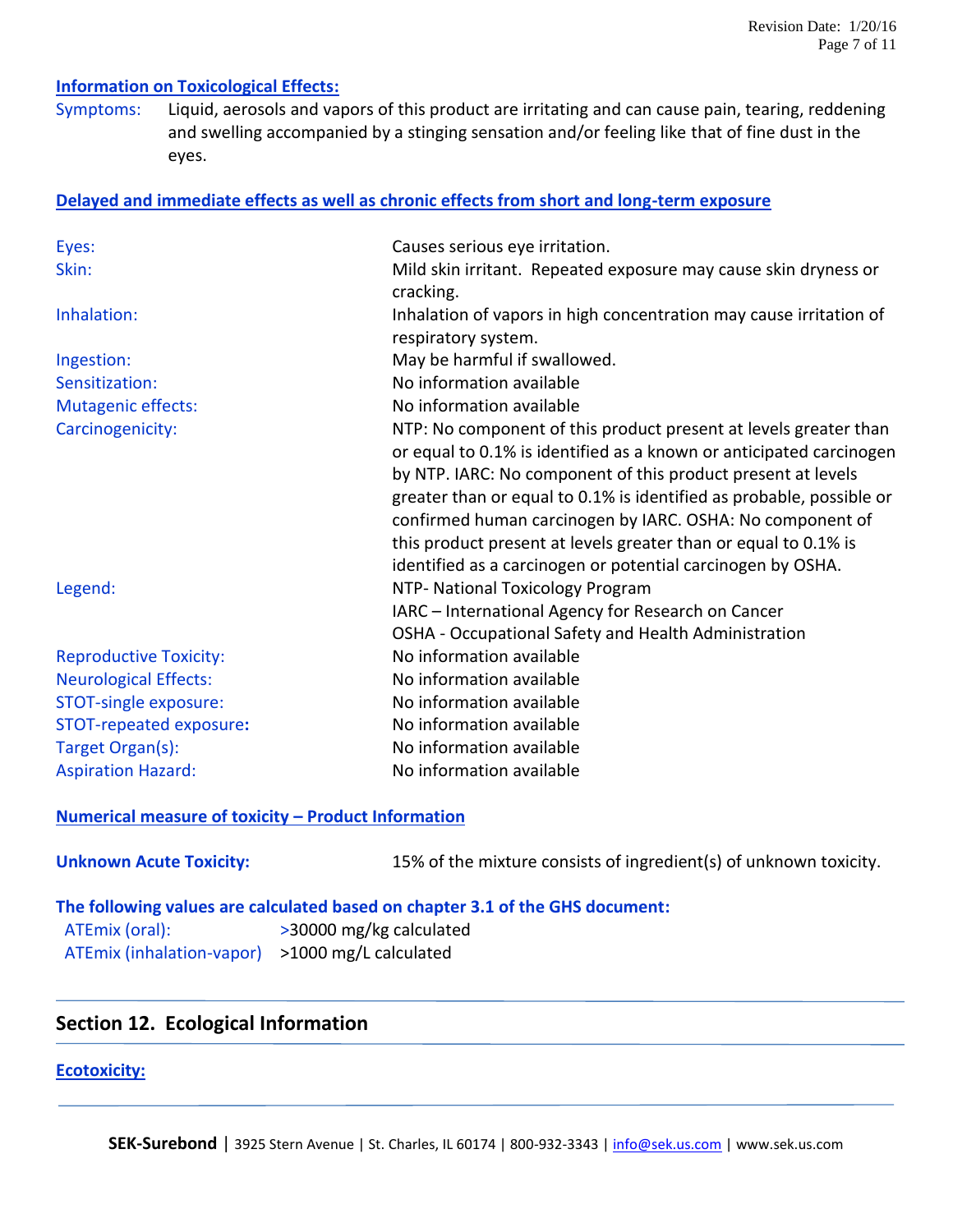### No information available

# **Persistence and Degradability:**

No information available

**Bio accumulation:** No information available

### **Other adverse effects:**

No information available

### **Section 13. Disposal Considerations**

| <b>Waste Treatment Methods:</b> |                                                                                                                                                          |
|---------------------------------|----------------------------------------------------------------------------------------------------------------------------------------------------------|
| <b>Disposal Considerations:</b> | NOT A RCRA HAZARDOUS WASTE: When discarded in its purchased form,<br>this material would not be regulated as a RCRA Hazardous waste under<br>40 CFR 261. |
| <b>Contaminated Packaging:</b>  | Empty containers should be taken for local recycling, recovery or waste<br>disposal.                                                                     |
| <b>US EPA Waste Number:</b>     | Not applicable                                                                                                                                           |

### **Section 14. Transport Information**

| DOT             | <b>Possible Shipping Name:</b> | Not regulated |
|-----------------|--------------------------------|---------------|
| TDG             | <b>Possible Shipping Name:</b> | Not regulated |
| MEX             | <b>Possible Shipping Name:</b> | Not regulated |
| IATA            | <b>Possible Shipping Name:</b> | Not regulated |
| <b>IMDG/IMO</b> | <b>Possible Shipping Name:</b> | Not regulated |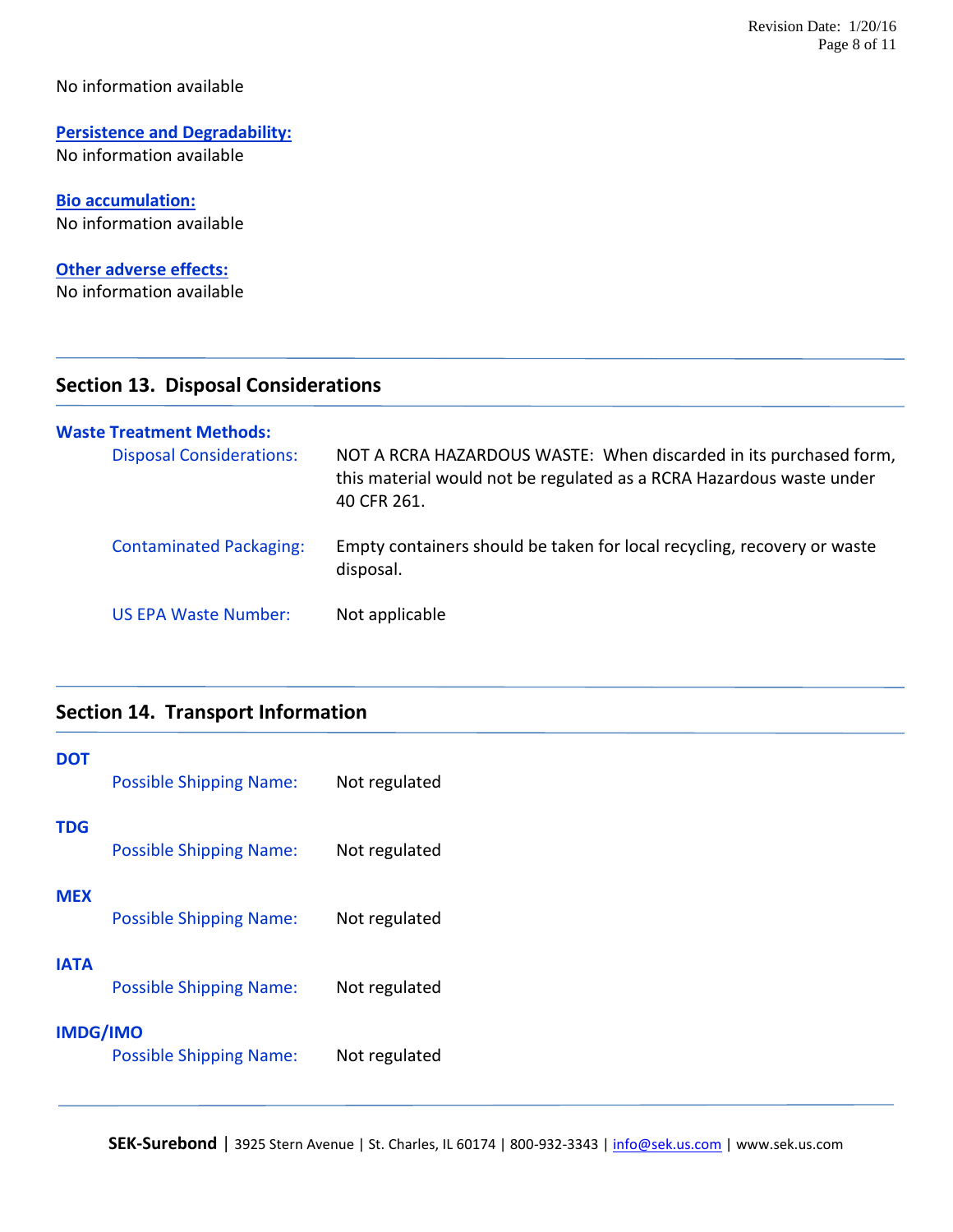# **Section 15. Regulatory Information**

| <b>International Inventories:</b><br><b>TSCA Inventory Status:</b> | All components of this material are listed on the US Toxic Substances Control Act<br>(TSCA) inventory                                                                                                                                                                |  |
|--------------------------------------------------------------------|----------------------------------------------------------------------------------------------------------------------------------------------------------------------------------------------------------------------------------------------------------------------|--|
| <b>Canadian Inventory Status:</b>                                  | All components of this material are listed on the Canadian Domestic Substances<br>List (DSL)                                                                                                                                                                         |  |
| <b>Australian Inventory Status:</b>                                | This product contains one or more chemicals currently not on the Australian<br><b>Inventory of Chemical Substances</b>                                                                                                                                               |  |
| Korean Inventory Status:                                           | This product contains one or more chemicals currently not on the Korean<br><b>Chemical Substances List</b>                                                                                                                                                           |  |
| Philippine Inventory:                                              | This product contains one or more chemicals currently not on the Philippine<br><b>Inventory of Chemicals and Chemical Substances</b>                                                                                                                                 |  |
| <b>Japan ENCS:</b>                                                 | This product contains one or more chemicals currently not on the Japanese<br>Inventory of Existing and New Chemical Substances                                                                                                                                       |  |
| <b>Chinese IECS:</b>                                               | This product contains one or more chemicals currently not on the Chinese<br><b>Inventory of Existing Chemical Substances</b>                                                                                                                                         |  |
| New Zealand Inventory:                                             | This product contains one or more chemicals currently not on the New Zealand<br><b>Inventory of Chemicals</b>                                                                                                                                                        |  |
| <b>US Federal Regulations:</b>                                     |                                                                                                                                                                                                                                                                      |  |
| <b>TSCA 12(b)</b><br><b>Export Notification:</b>                   |                                                                                                                                                                                                                                                                      |  |
|                                                                    | This material does not contain any components that are subject to the US Toxic<br>Substances Control Act (TSCA) Section 12(b) Export Notification requirements.                                                                                                      |  |
| <b>SARA 313:</b>                                                   | Section 313 of Title III of the Superfund Amendments and Reauthorization Act of 1986<br>(SARA). This product does not contain any chemicals which are subject to the reporting<br>requirements of the Act and Title 40 of the Code of Federal Regulations, Part 372. |  |
| SARA 311/312 Hazardous Categorization:                             |                                                                                                                                                                                                                                                                      |  |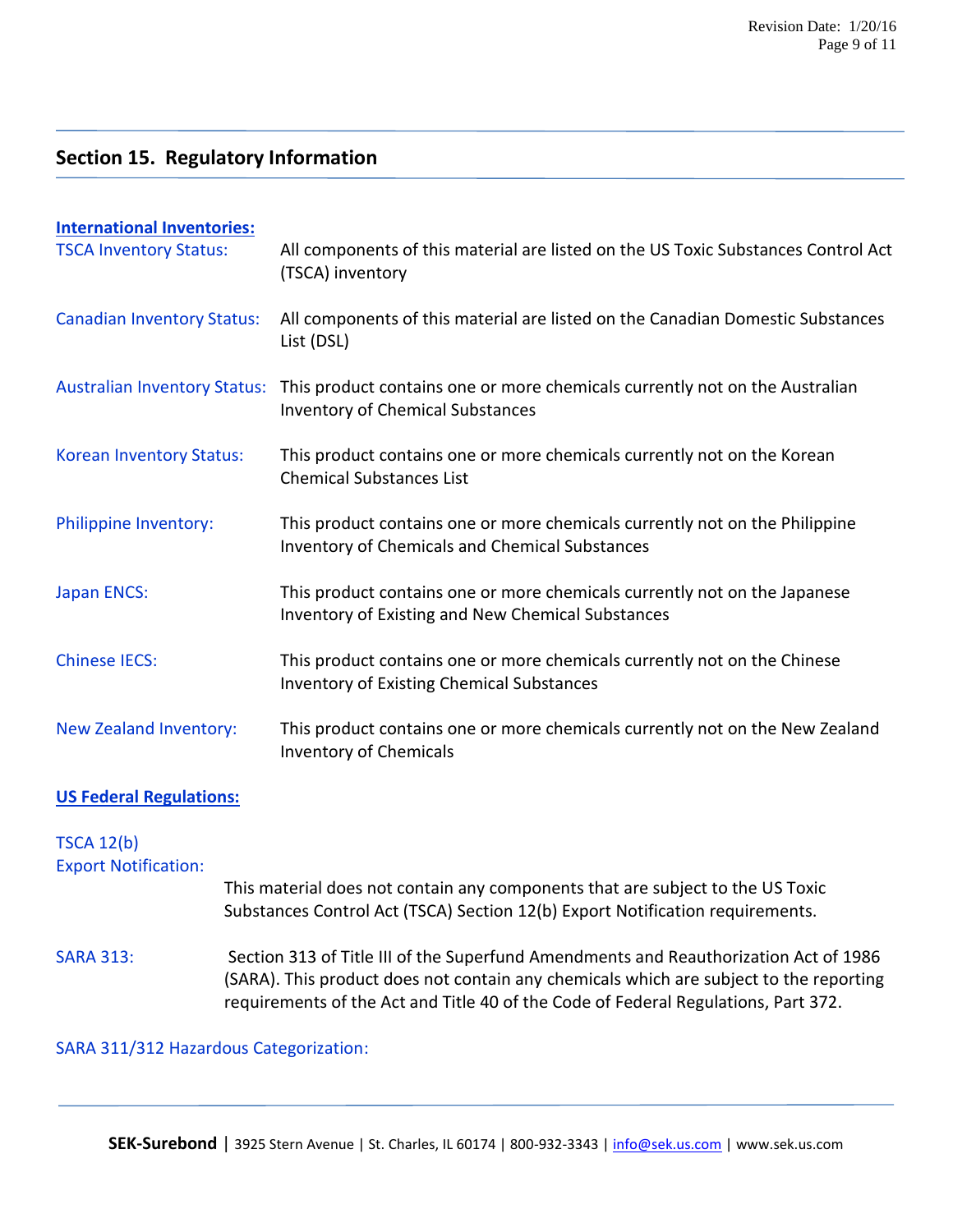| <b>Acute Health Hazard</b>        | Yes |
|-----------------------------------|-----|
| <b>Chronic Health Hazard</b>      | Nο  |
| <b>Fire Hazard</b>                | N٥  |
| Sudden Release of Pressure Hazard | N٥  |
| Reactive Hazard                   | N٥  |
|                                   |     |

Clean Water Act: This product does not contain any listed substances.

Clean Air Act, Section 112 Hazardous Air Pollutants (HAPs) (see 40 CFR 61):

This product does not contain any HAPs.

CERCLA: This product does not contain components that have been assigned reportable quantities.

Chemical Weapons Convention (CWC):

This product does not contain any listed substances.

### **State Regulations:**

### California Proposition 65:

WARNING: This material contains a chemical known to the State of California to cause cancer and birth defects or other reproductive harm. The California Safe Drinking Water and Toxic Enforcement Act of 1986 requires that clear and reasonable warning be given prior to exposing any person to this chemical.

### **Canada:**

This product has been classified in accordance with the hazard criteria of the Hazardous Products Regulations (HPR) and the SDS contains all the information required by the HPR.

### **Section 16. Other Information**

| <b>Revision Information:</b>                              | Not relevant      |
|-----------------------------------------------------------|-------------------|
| <b>Key Literature References</b><br>and Sources for Data: | No data available |
| <b>Training Information:</b>                              | No data available |
| Date of Issue/Date of Revision:                           | 1/20/2016         |

### **Notice to Reader**

**THE INFORMATION IN THIS SAFETY DATA SHEET (SDS) WAS OBTAINED FROM SOURCES WHICH WE BELIEVE ARE RELIABLE. HOWEVER, THE INFORMATION IS PROVIDED WITHOUT ANY WARRANTY, EXPRESSED OR IMPLIED, REGARDING ITS CORRECTNESS OR ACCURACY. SOME INFORMATION PRESENTED AND CONCLUSIONS DRAWN HEREIN ARE FROM SOURCES OTHER THAN DIRECT TEST DATA ON THE SUBSTANCE**